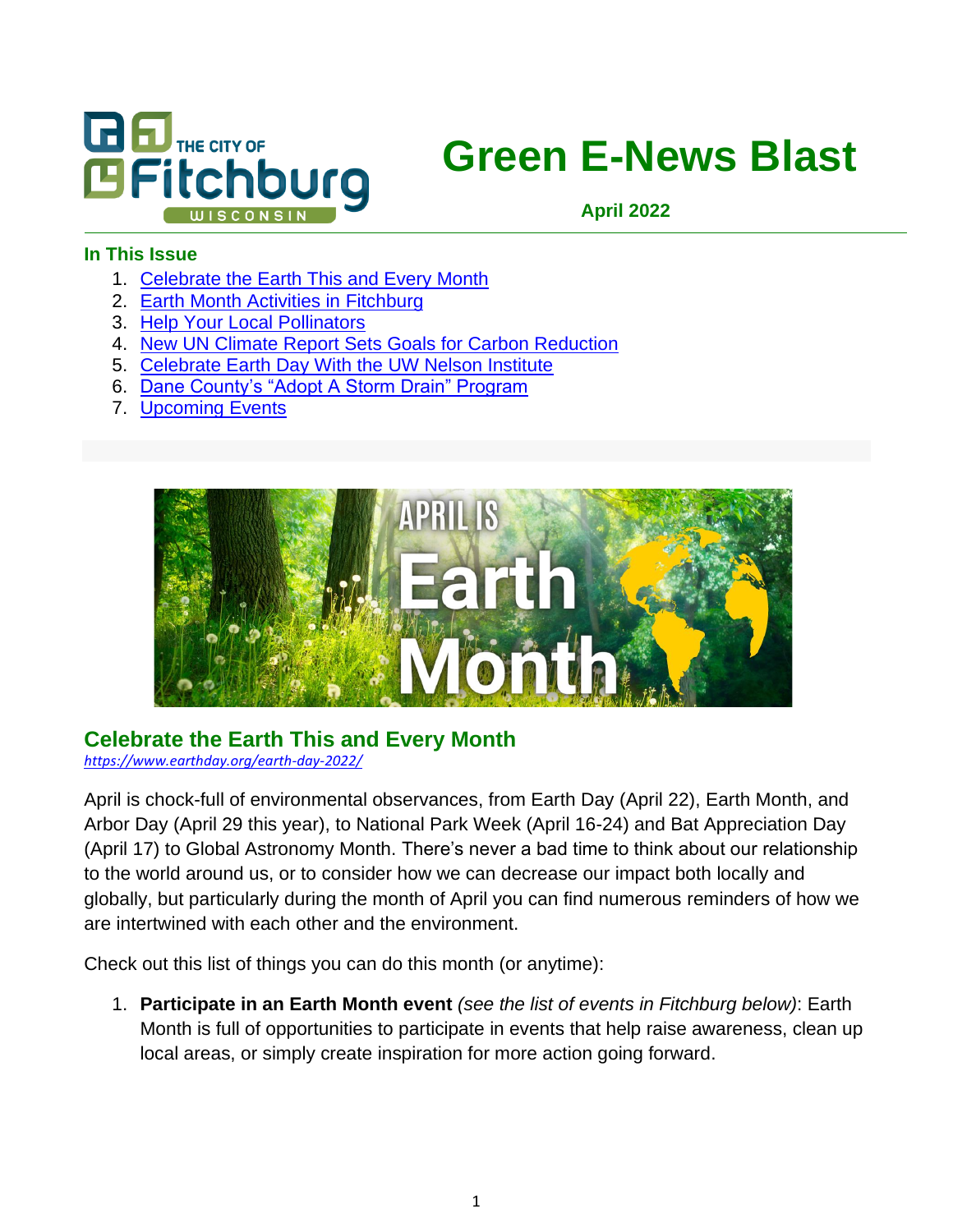- 2. **Contribute to environmental causes**: Myriad organizations at all scales are putting in tremendous effort to help us create a better world; if you're able, consider donating your time or resources to enhance their ability to effect change.
- 3. **Share your activities to inspire or coordinate with others** *(see the Sustain Dane and EcoChallenge.org events below)*: Whether with close friends and family or a larger group or social media, sharing your own efforts can help to shine light on an area or need or inspire others to take actions themselves.
- 4. **Consider changes to your diet**: Food waste and growing livestock for food contribute more to our global emissions than almost anything else outside of transportation and energy. Not ready to think about cutting out animal-based products entirely? Try meatfree Fridays to reduce your dietary impact a little bit, or plan out meals before shopping and order/cook smaller portions to reduce food waste.
- 5. **Plant natives**: If you own a house and yard, odds are good your home is surrounded by introduced and ecologically-sparse "nature," from annual flowers to ornamental trees and shrubs to bright green lawns. Native species still live in suburbs, but we've altered their habitat immensely and it can help to maintain native plants as food and shelter for the surrounding wildlife. Look to include prairie grasses, native flowers, and native trees in your yard, and give your local wildlife a helping hand.
- 6. **Look into renewable energy for your home**: Rooftop solar is cheaper than ever, especially with community solar programs, and you can also install solar hot water heating or a ground-source heat pump loop to heat and cool your home. But even if these aren't options for you, your utility likely offers shared solar or other ways to support increased investments in carbon-free electricity.
- 7. **Get outside and enjoy nature**!: It's important to preserve as much as we can, but just as important is to ensure you're spending time outdoors and taking in as much natural beauty you can, as well as sharing it with others. As Senegalese forestry engineer Baba Dioum told a 1968 IUCN assembly, "*In the end we will conserve only what we love, we will love only what we understand, and we will understand only what we are taught.*"

## <span id="page-1-0"></span>**Earth Month Activities in Fitchburg**

Looking to get involved in some activities this Earth Month? Check out the list below or look for more local activities throughout the city and county!

- **Shred/Recycling Event** Fitchburg is hosting its semiannual electronics recycling and confidential paper shredding event this Saturday, April 9. If you're a resident of Fitchburg, you can take advantage of this opportunity to clear out confidential papers, old electronics, even expired medications at the police department med-drop box, between 8am and 11am tomorrow morning! See details [on the City website.](https://www.fitchburgwi.gov/2717/Recycling-Day-Event)
- **Waterway Cleanups** The annual Fitchburg Waterway Cleanups are scheduled for Saturday April 23, from 9am-11am, at several locations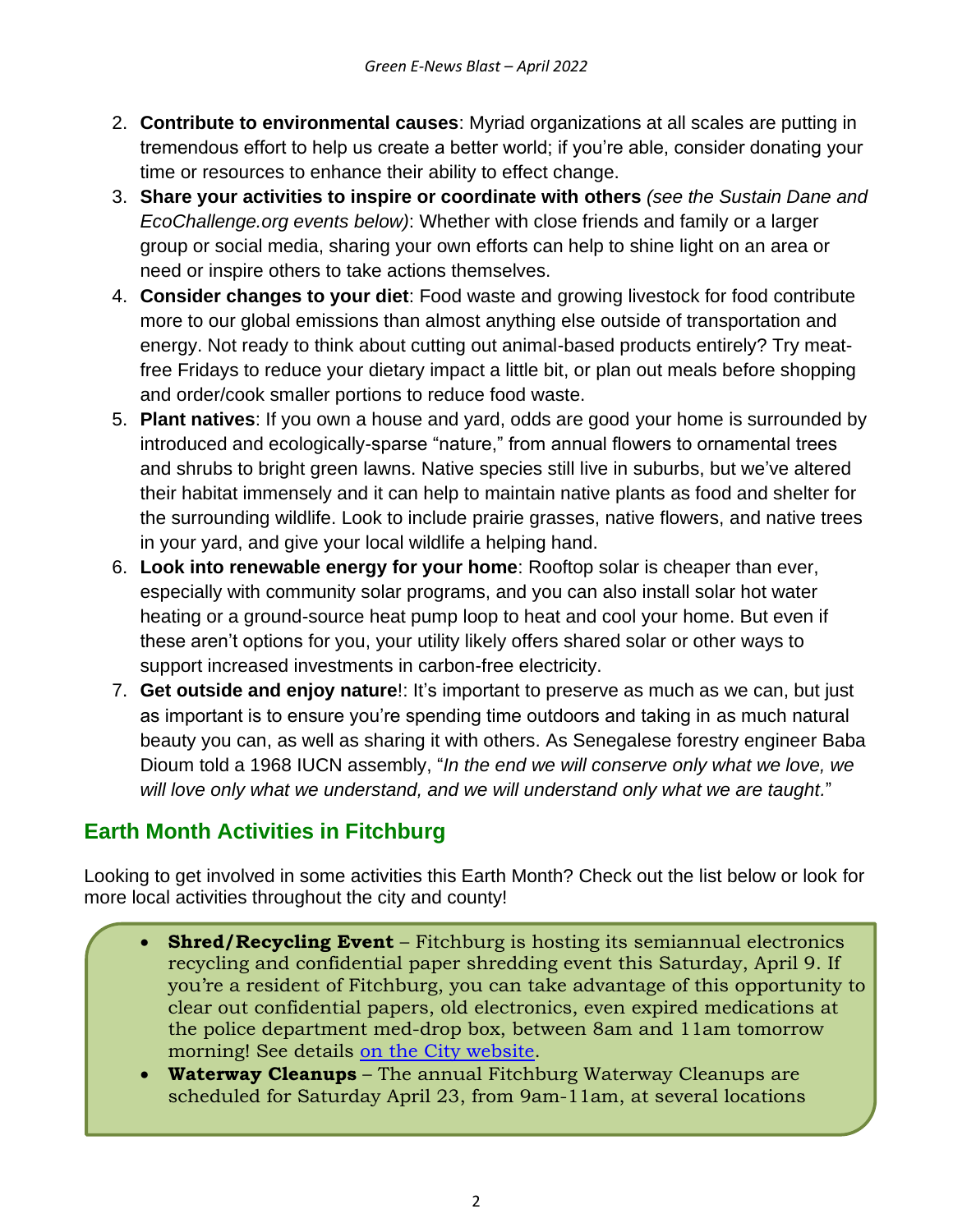around Fitchburg. Go to the City's [Waterway Cleanups webpage](https://www.fitchburgwi.gov/2634/Waterway-Cleanups) for details and to sign up to help make Fitchburg a little cleaner.

- **Arbor Day Tree and Shrub Plantings** The last Friday in April is Arbor Day, which this year is April 29. Join the Fitchburg Parks Department on April 30 as we plant native trees and shrubs for beautification purposes and to create more native habitat for local wildlife. We'll be planting trees and shrubs at Quarry Hill Park at 9am, and at Chicory Meadow Park at 9:30am.
- **Sustain Dane Earth Month Challenge** Sustain Dane invites local individuals and organizations to take actions that positively impact climate efforts, then write reflections on their website at [https://sustaindane.org/climateaction.](https://sustaindane.org/climateaction) Top-participating organizations can win prizes and recognition, so get your team together today!
- **Earth Month at EcoChallenge.org** The website EcoChallenge.org hosts team and individual challenges throughout the year, and they have a special challenge for Earth Month this year. Sign up at [https://earthmonth.ecochallenge.org](https://earthmonth.ecochallenge.org/) for a challenge that pushes you to take actions in line with the United Nations' Sustainable Development Goals, a set of 17 goals created in 2015 with the ultimate goal of creating a better and more sustainable future for all.

## <span id="page-2-0"></span>**Help Your Local Pollinators**

*<https://www.nrcs.usda.gov/wps/portal/nrcs/main/national/plantsanimals/pollinate/gardeners/>*

Pollinators have been a big topic of discussion around Wisconsin for the past week, thanks to a [New York Times](https://www.nytimes.com/2022/03/28/travel/no-mow-may-wisconsin.html)  [article](https://www.nytimes.com/2022/03/28/travel/no-mow-may-wisconsin.html) by Shorewood Hills resident and wildlife photographer Anne Readel, discussing the spread of "No-Mow May" observances around the state. The idea of "No-Mow May" started with UK nonprofit Plantlife, and multiple Wisconsin municipalities have joined in over the past few years, encouraging residents to leave flowers to bloom in their lawn as a food source for bees and other pollinators recently emerged from hibernation.



Pollinator species include bees, butterflies and moths, hummingbirds, and myriad other insects, and pollinators are a vital part of ecosystems, including many of the crops we rely on for food. Unfortunately, many of these pollinator species are also endangered, some local species (such as the rusty patched bumblebee) threatened with extinction due to habitat loss. Leaving lawns and the flowers contained therein to grow can provide a tremendous boost to these species in the early foraging season, as an Appleton study found that lawns participating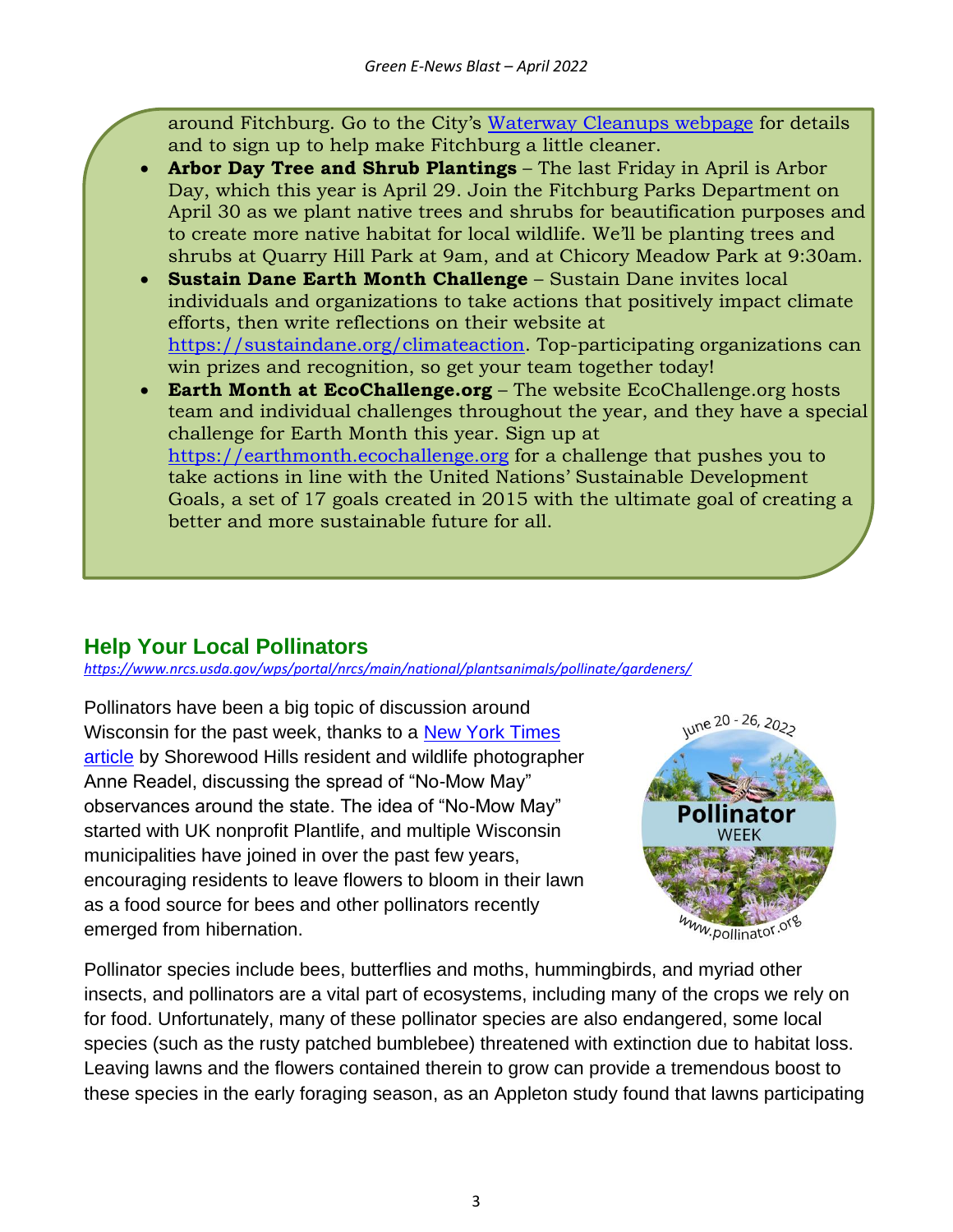in "No-Mow May" contained 5x the number of bees and 3x the bee species as did park spaces being regularly trimmed. Even simply mowing your lawn less frequently, perhaps allowing your lawn to reach 7-8 inches with some flowers rather than trimming it at 4-5, can provide some of these benefits as well, if forgoing the lawnmower for the entire month of May is not feasible.

You can do many other things to help pollinators and other invertebates as well, and Fitchburg already encourages some insect-friendly actions. If you keep shredded leaves on your lawn in the fall, or create a leaf pile in the corner of your garden, that can provide cover for insects as they hibernate through the winter. And keeping leaves and other organic material out of the streets helps to avoid overloading waterways with debris that can deplete the water's oxygen levels as it decays. Fitchburg residents and those who own and operate land within the city can also apply for an exemption to some lawn maintenance ordinances by creating a plan for natural lawns or native landscaping (see Fitchburg Codes and Ordinances Chapter 37 Article III), and gaining approval from the Planning and Zoning or Building Inspection Department. Check out lists from the [Pollinator Partnership,](https://www.pollinator.org/7things) the [National Wildlife Federation,](https://blog.nwf.org/2021/06/10-ways-to-save-pollinators/) and [Smithsonian Magazine,](https://www.smithsonianmag.com/smithsonian-institution/honor-world-bee-day-protect-your-local-pollinators-these-ten-east-ways-180969111/) with more things you can do to help local pollinators.





# <span id="page-3-0"></span>**New UN Climate Report Sets Goals for Carbon Reduction**

*<https://www.ipcc.ch/report/ar6/wg3/>*

This month the United Nations Intergovernmental Panel on Climate Change (IPCC) released its sixth climate assessment report, this latest on the increasing need to take actions to mitigate climate change and what some of those steps are. While many reports on climate change understandably lead to concerns about the future of our planet and our species, the takeaway from reports such as this and **[Project Drawdown](https://drawdown.org/)** is that we do have the ability to make the substantial changes needed to limit the impacts of global climate change.

ipcc **Climate Change 2022** Mitigation of Climate Change an for Policim

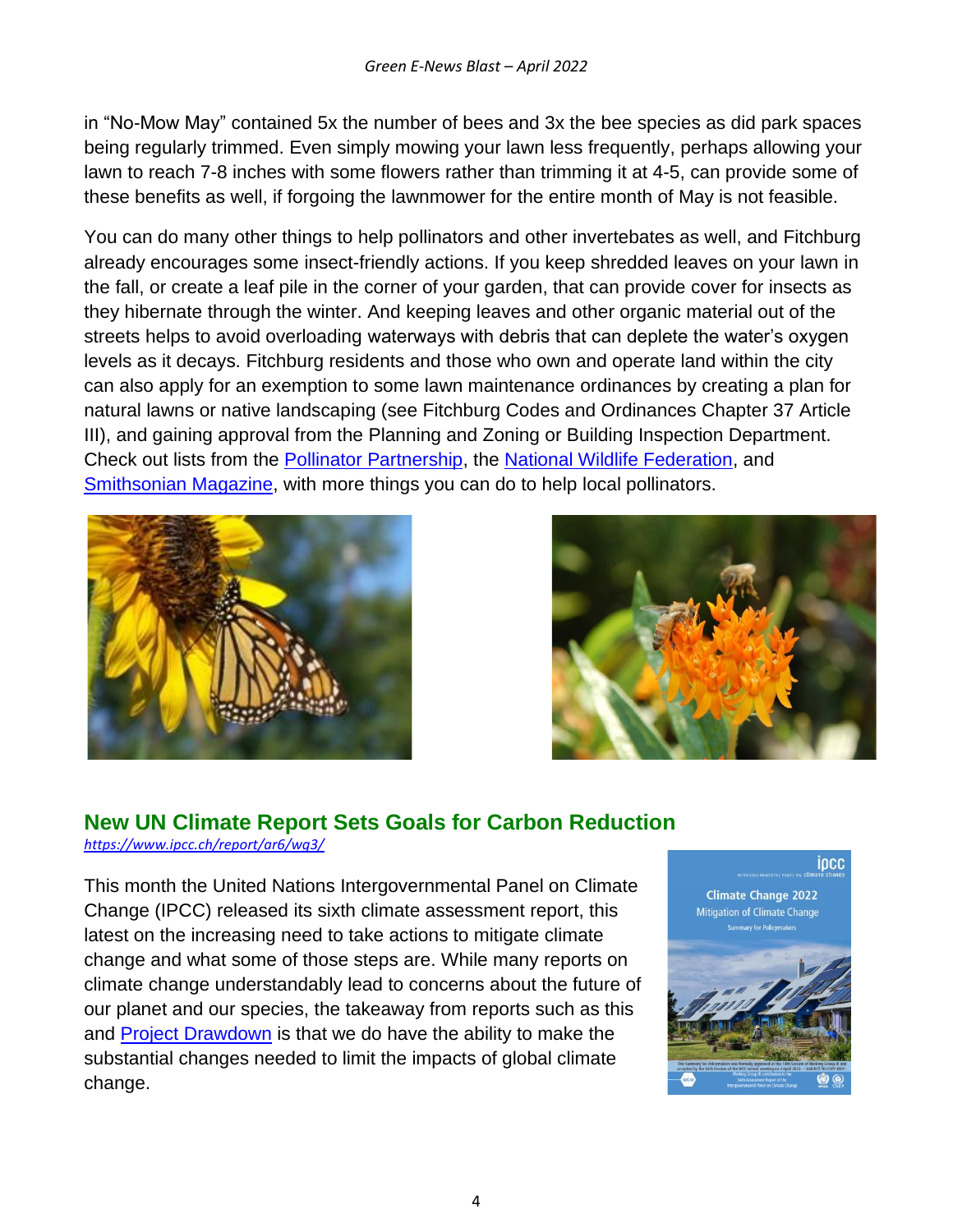Recommended changes in this report begin with the energy sector, but they extend well beyond that to include industry, cities and urban areas, transportation and transit, food and agriculture, waste and recycling, forestry, and investment and finance. Solutions require ambitious effort, international cooperation, new innovation and technologies, and crossdisciplinary systems thinking, but nothing is beyond our grasp.

The report is lengthy and has a great deal of technical information, but the IPCC also included shorter summaries for policymakers and links to individual chapters, making the information accessible for many different readers beyond those with policy or technical expertise.



## <span id="page-4-0"></span>**Celebrate Earth Day With the UW Nelson Institute**

*[https://earthday.nelson.wisc.edu](https://earthday.nelson.wisc.edu/)*

The University of Wisconsin's Nelson Institute for Environmental Studies hosts an Earth Day celebration every year, and this year the event is again available free of charge with both online and in-person options.

The theme for Earth Day 2022 is "Water on the Rise," with a great set of guest speakers and panelists discussing ideas related to this topic. See the website linked above for more information on this event, and the following overview from the Nelson Institute.

> *Water and life are inextricably intertwined. Without access to adequate water, humanity suffers. Yet, water in extreme abundance can also become a destructive force.*

*We invite you to join us as we explore these concepts and more during the Nelson Institute for Environmental Studies Earth Day 2022: Water on the Rise. This day-long community learning event, featuring both in-person and virtual experiences, will examine how communities across the globe are facing, responding to, and mitigating critical water issues.*

*This event will be in partnership with Water@UW, which will continue the conversation on Friday, April 22, 2022, at the annual Water@UW Symposium.*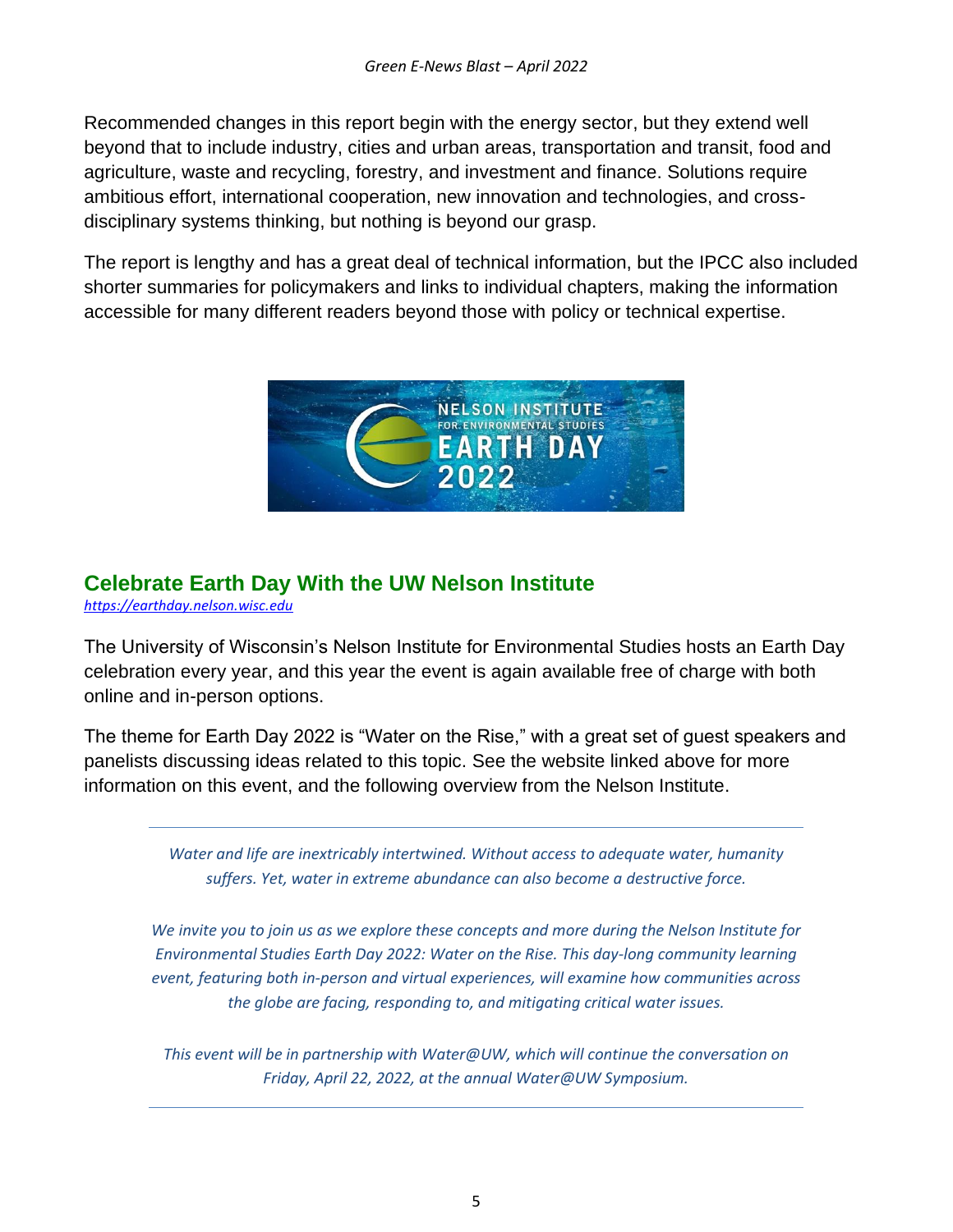## **Dane County's "Adopt A Storm Drain" Program**

*<https://ripple-effects.com/Adopt-A-Storm-Drain>*

Storm drains play an important role in flood prevention and protection of our lakes, rivers, and streams. They help move stormwater runoff from roofs, driveways, streets and other hard surfaces to underground pipes or storm sewers that eventually make their way to our local water bodies. Unfortunately, that runoff also carries pollutants, trash, leaves, and other debris to our waters. Keeping storm drains and the area around them clean can help protect our waters.

The City of Fitchburg has been working on a leaf-free streets initiative and other stormwaterimproving initiatives, but we can't do it alone. Fitchburg is one of five communities partnering with Dane County on a new Adopt-A-Storm Drain program and we're looking for volunteers!

- 1. Adopt a nearby storm drain using the Dane County Adopt-A-Storm Drain App.
- 2. Commit to safely cleaning the area on and around the adopted storm drain at least once a month, but preferably before every large rain event.
- 3. Report the amount and type of debris after each cleaning using the Adopt- A-Storm Drain App.
- 4. Report any spills/discharges washing down the storm drain.
- 5. Agree to share feedback that will be used to improve the program and expand it to other Dane County communities.

All volunteers will be provided a Storm Drain Cleaning Kit that includes: a safety vest, storm drain decal to place on their adopted storm drain, dustpan and broom, collection bucket, and an Adopt-A-Storm Drain sticker to proudly display. Volunteers will also be included on the Ripple Effects Adopt-A-Storm Drain e-Newsletter, which comes out 3-4 times/year. Adopt a local storm drain and have a Ripple Effect on area waters!

To adopt a storm drain or learn more, visit *<https://ripple-effects.com/adopt-a-storm-drain>*



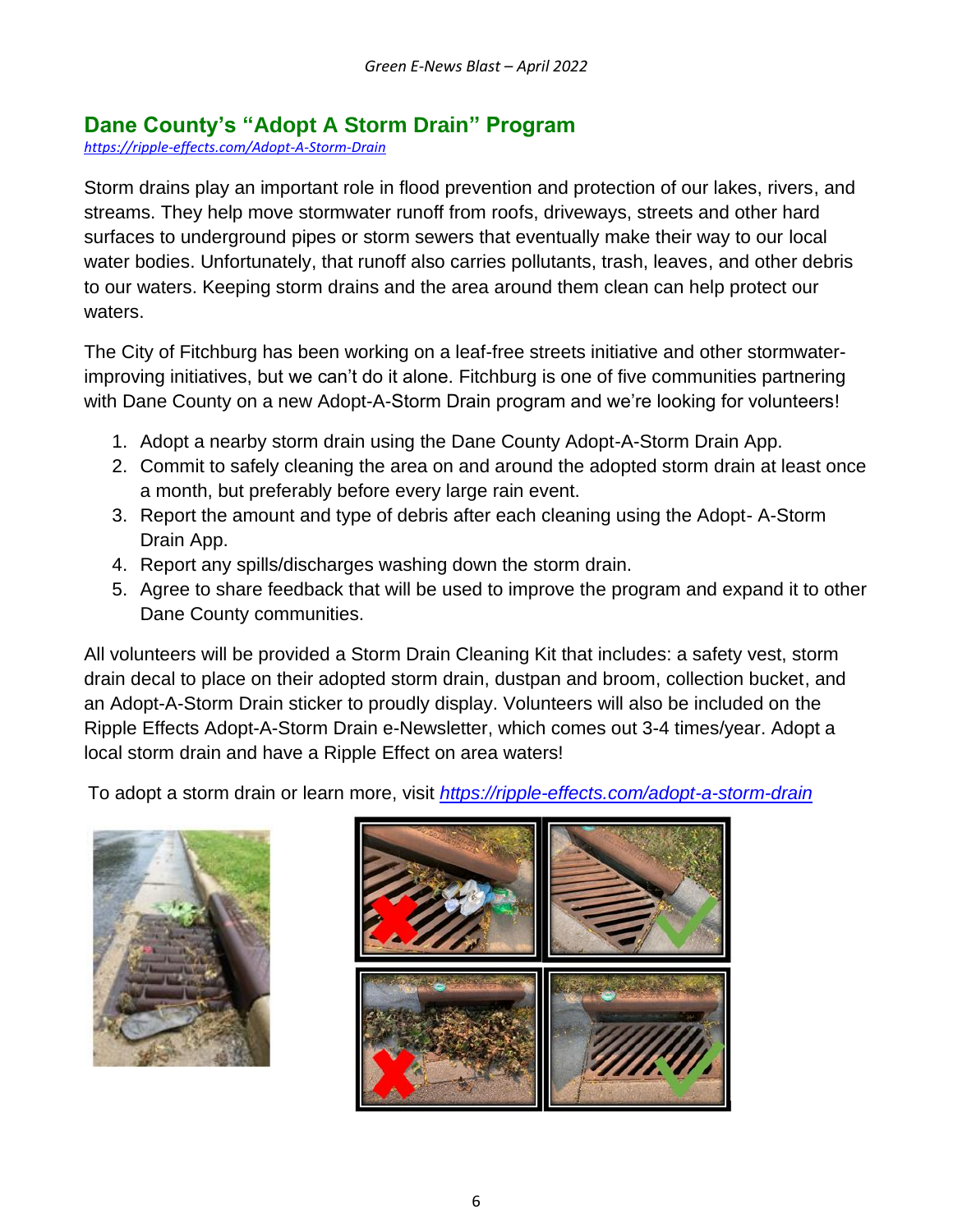### **Upcoming Events**

<span id="page-6-0"></span>**Spring Electronics Recycling and Confidential Paper Shredding Event** *Saturday April 9, 8:00am – 11:00pm*

> **Spring Waterway Cleanups** *Saturday April 23, 9:00am – 11:00pm*

#### **Tales From Planet Earth: Into the Okovango**

*UW Nelson Institute for Environmental Studies film screening and discussion*

*The UW Nelson Institute invites you to join a screening and discussion of the film Into the Okavango, a National Geographic Documentary Film that follows explorers on a four-month, 1,500-mile expedition to save the river system that feeds the wetland wilderness of the Okavango Delta in Botswana.*

*This event will feature a special discussion about the Okovango River Basin, its ecological importance, and ongoing protection efforts, with Steve Boyes, a National Geographic explorer and founder of Wild Bird Trust, and Nyambe Nyambe, the executive director of Kavango-Zambezi Transfrontier Conservation Area Secretariat.*

*Wednesday April 20, 7:00-9:00pm* **<https://nelson.wisc.edu/events/tales-from-planet-earth-into-the-okavango/>**

#### **Sustain Dane Master Recycler Courses**

*Sustain Dane's Master Recycler course is back, in partnership with the City of Madison and the Carton Council! Take part by attending two 90-minute online sessions and then conducting an educational/outreach project that applies what you learned. Registration is free for Sustain Dane members or \$15 for members of the public (full and partial scholarships are available). If you missed the first April session, sign up for July!*

> *Thursdays April 7 and 14, 12:00-1:30pm Thursdays July 20 and 27, 6:30-8:00pm* **<https://sustaindane.org/eventbrite-event/master-recycler-3/> <https://sustaindane.org/eventbrite-event/master-recycler-4/>**